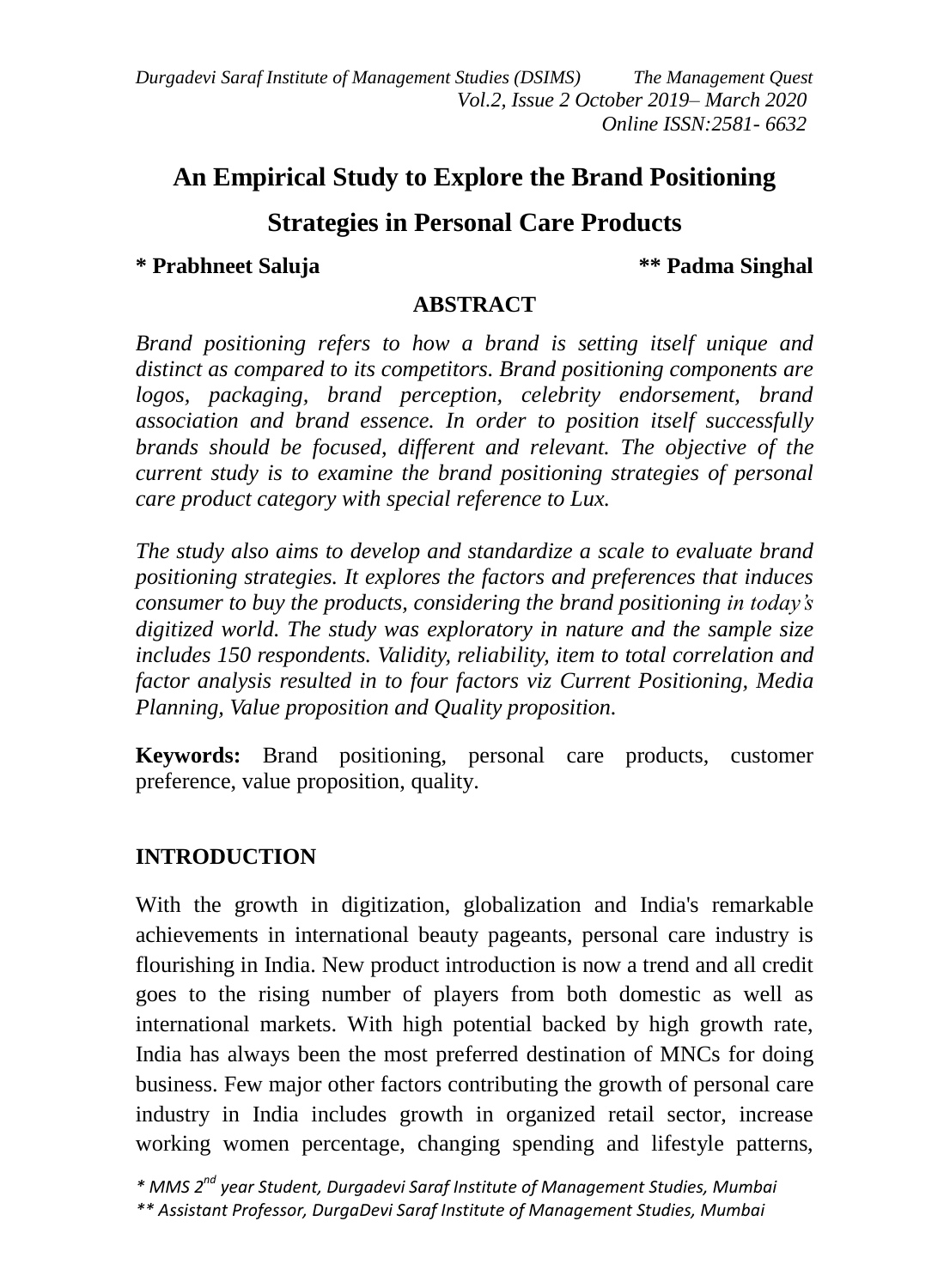higher disposable income and preferences for branded luxurious and lifestyle oriented products.

The products under personal care industry include cosmetics and personal hygiene products. Some of the products that are included in personal care are wet wipes, toothpaste, toilet paper, talcum powder, moisturizer, shaving cream, razors, perfumes, pomade, nail files, makeup, lotion, lipstick, lip gloss, hair clippers, facial tissue, eye liner, deodorant, cotton pads, cotton swabs, colognes, and cleansing pods. Organic and herbal personal care products are the new and emerging category in personal care products. Trend is now moving from functional products to more specialized and advanced products. The domestic market for personal care products is projected to grow at a CAGR of around 22% during the period 2017-2020(ASSOCHAM, 2017)Currently, India accounts for a share of just over 1% of total global personal care, cosmetics and cosmeceutical market. This share is projected to grow extensively over the next 5 years.

Brand positioning is a major decision in marketing that seeks to build an image of a product in consumer's mind. It is a function of the brand's promise and comparison with other choices with regard to quality, innovation, perceived leadership, value, prestige, trust, safety, reliability, performance, convenience, concern for customers, social responsibility, and technological superiority and so on. According to Ries and Trout (1969), positioning is a concept that creates the perception of a product, brand or identity. Positioning refers to a product's image in consumers mind as compared to its competitors. Brand positioning is the collation of all activities that position the brand in the mind of the customer visas vis its competition. Marketing efforts coupled with product attributes will make the product a leader in the market. According to Ambler (1992)brand from a consumer-oriented approach is the promise of the bundles of attributes that a consumer buys and provides satisfaction. The attributes that make up a brand may be real or illusory, rational or emotional, tangible or invisible. Sengupta (1998) pointed out that positioning strategies require that the brands to define brand's identity, lineage, or family; functional capabilities of the brand; the consumer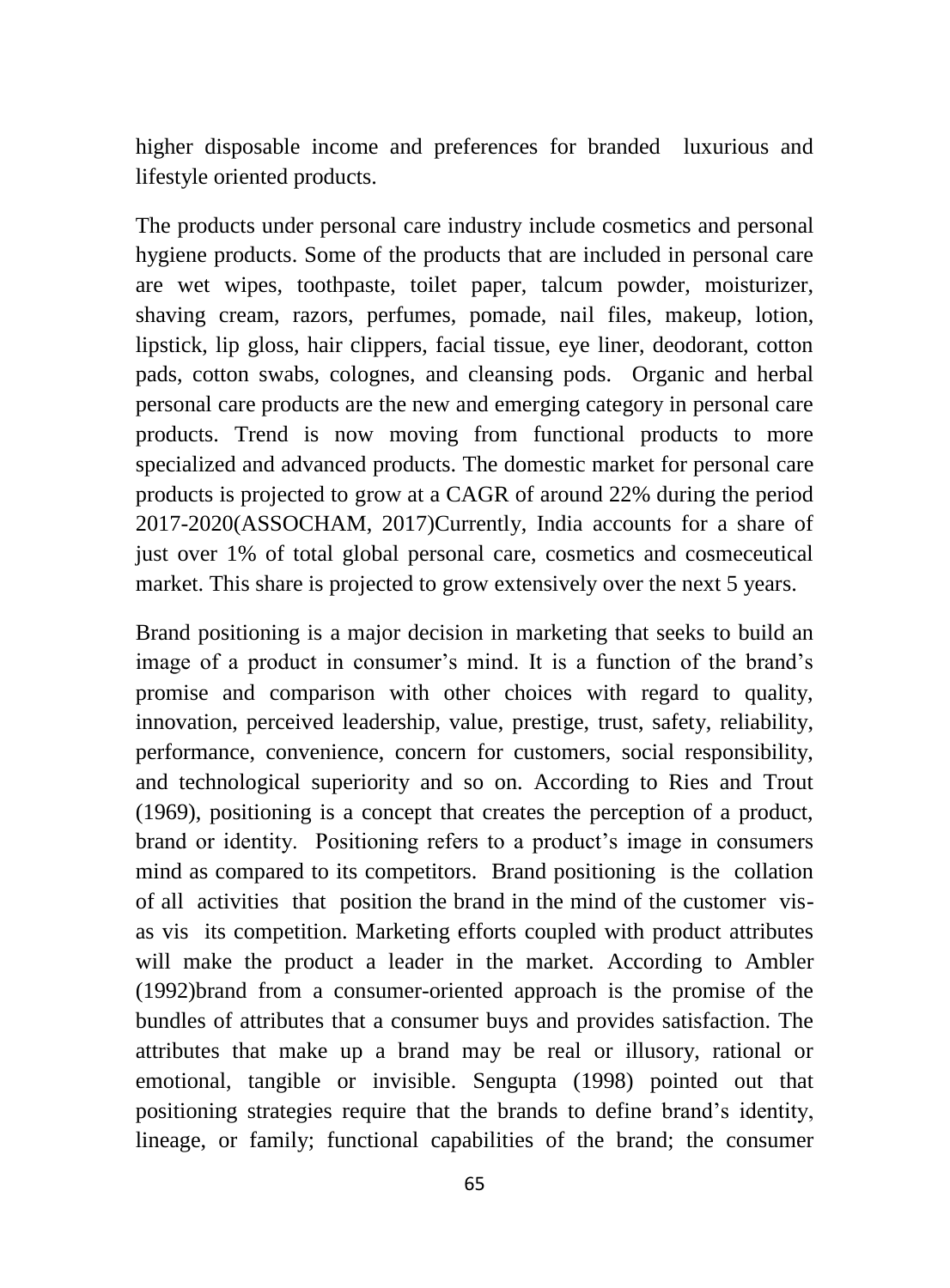segment that the brand serves best and powerful reasons to choose this brand rather than an alternative brand.

Kotler, Adam, Brown and Armstrong (2001) defined brand as a name, term, sign, symbol or design, or a combination of these, intended to identify the goods or a combination of these, intended to identify the goods or services of one seller or group of sellers and to differentiate them from those of competitors. The legal term for brand is trademark(AMA 2009). Kotler (2002) aptly defined "positioning is the act of designing the company's offering and image to occupy a meaningful and distinct position in the mind of the target customers". Ries and Trout (1997) suggested that, to succeed in the competitive market, a brand should position the brand in the target consumer's mind in a way that their perception of the brand is distinctive and offers more customer value than its competitors do. Sridhar (2006) suggested that a strong brand position refers to a unique, credible, sustainable and valued place with the customers. A brand name creates remembrance and a sense of recall for the mass public and such kind of brands are able to compete in the market. Few authors indicated that the quality of a product, prices charged, methods of distribution, image, communication tactics, and other factors create positioning and are, in turn affected by the brand's position.Reis and Trout (1969)define positioning as "an organized system for finding a window in the mind. It is based on the concept that communication can only take place at the right time and under the right circumstances."

#### **RATIONALE AND OBJECTIVES**

Brand positioning of personal care products is still an unexplored area specifically in Indian context. Existing literature on brand positioning lacks understanding about the specific characteristics and strategies of building brands in FMCG, specifically in personal care sector. The present study attempts to fill this gap.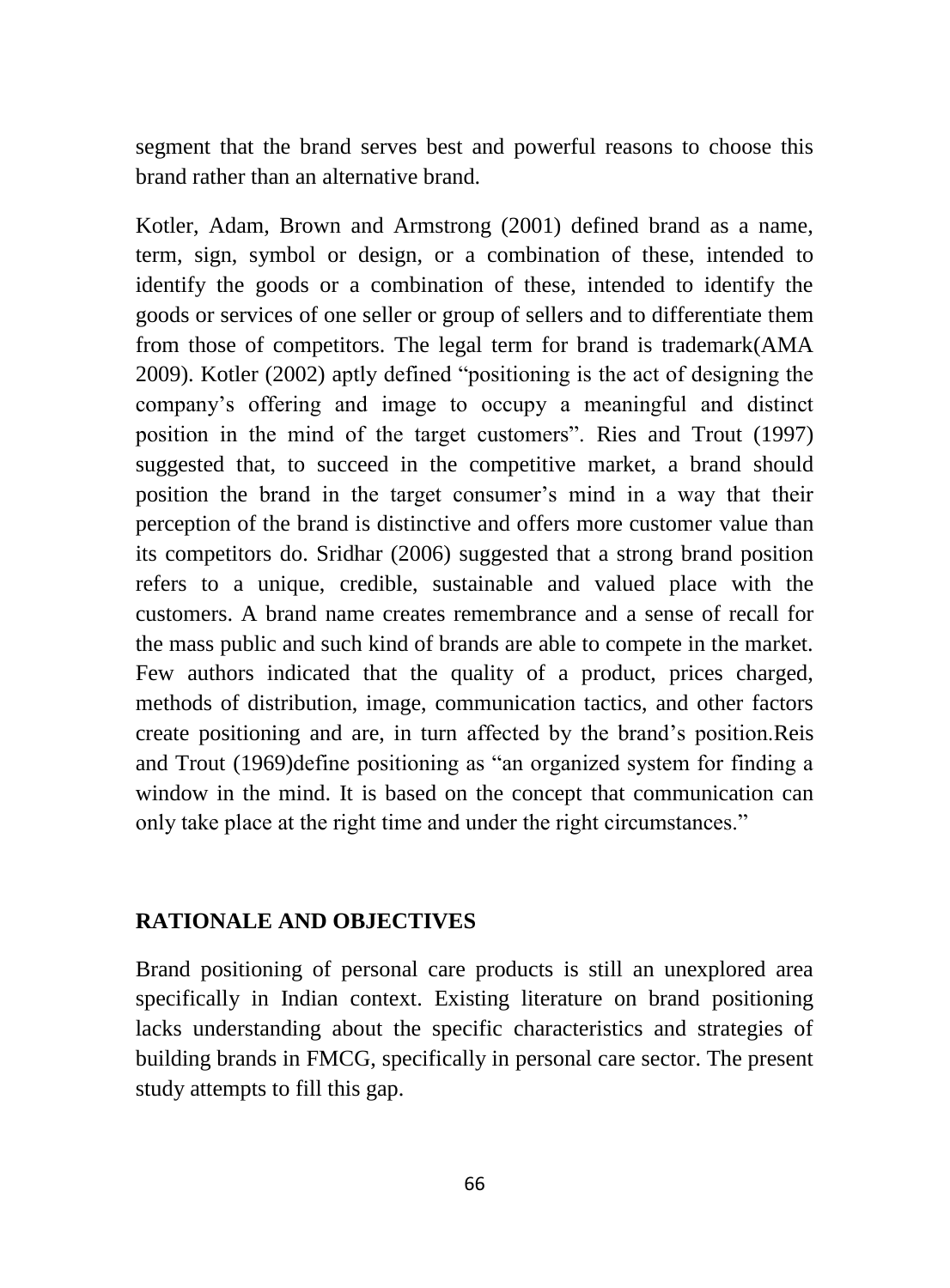The objective of the study is to develop and standardize a scale to evaluate brand positioning strategies of a brand. It also aims to understand the factors and preferences that induce consumers to buy the products, considering the brand positioning in the minds of the consumers.

## **METHODOLOGY AND DESIGN**

*The Study*: The study is exploratory in nature. Online survey method has been used as a tool for data Collection. It aims to examine the brand positioning strategies of personal care product category with special reference to Lux, as perceived by the customers. It also aims to develop and standardize a scale to measure Brand Positioning.

*The Sample***:** The non-probability purposive technique of sampling was used to collect the data. Demographics of the respondents were also recorded. The sampling element for the study was individual customer of soaps category. The sample included 150 respondents who have seen tv commercial, print ads, Instagram and Facebook ads, story ads and also who use Lux Products. Both male and female respondents from Mumbai city were included.

*Data Collection*: Data was collected through self-designed questionnaire, comprised of total 14 items. All these 14 items were presented on a 5 point Likert type of scale wherein 5 indicated strongly agree and 1 indicated strongly disagree. It was presented to a sample of 150 respondents. The collected data was also screened for the response error.

*Data Analysis***:** To ensure the internal consistency of all the items of Brand Positioning, item to total correlation was carried out. Pearson correlation was applied between the item scores and the total scores, for all the items of brand positioning . The questionnaire was then checked for the Validity and Reliability. Cronbach's Alpha reliability coefficient measure was calculated. After this Factor Analysis using principal component extraction method with varimax rotation was carried out so as to identify the factors of Brand Positioning. Bartlett's test for sphericity and the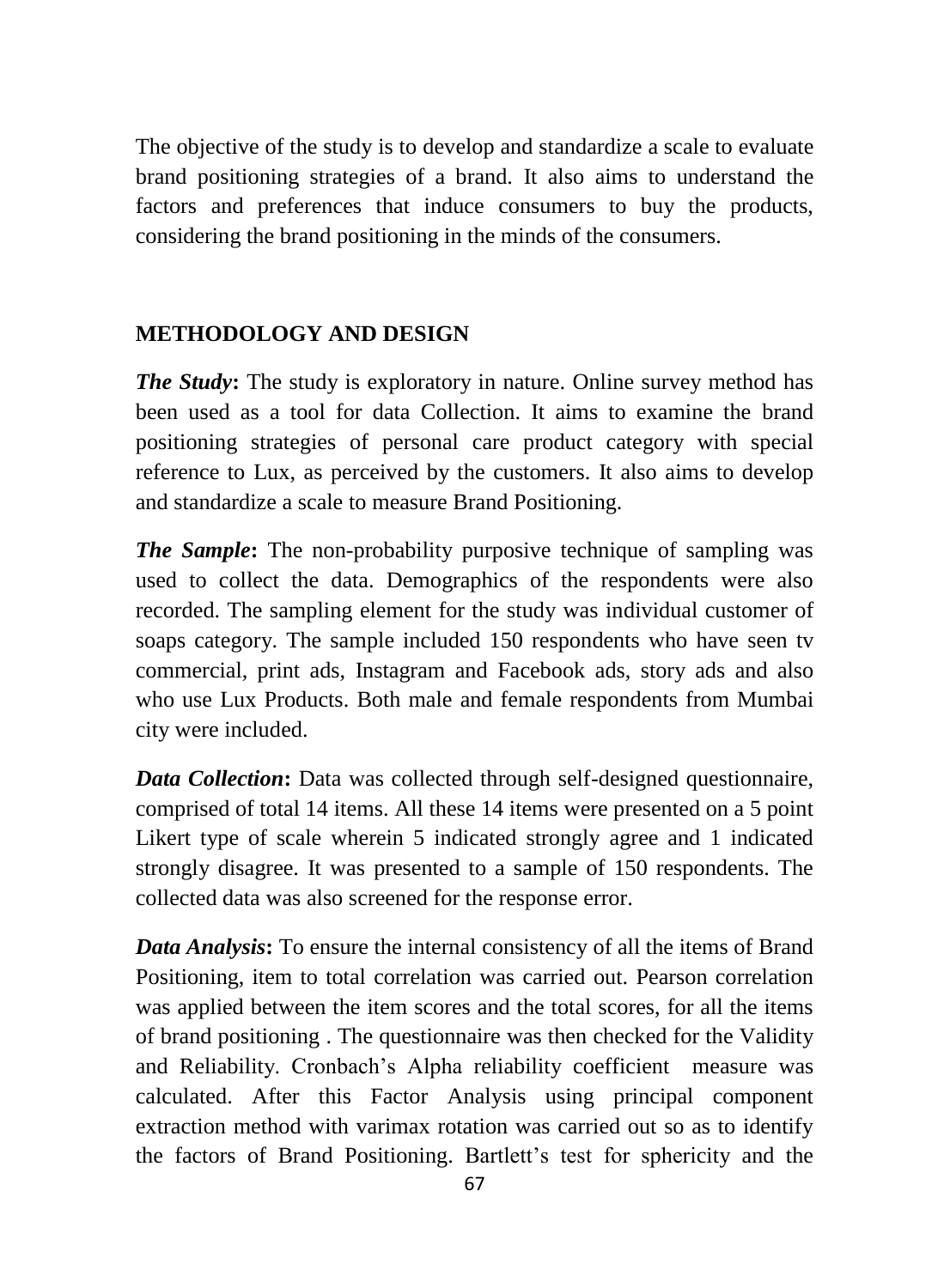Kaiser-Meyer-Olkin (KMO) measure of sampling adequacy was also applied along with factor analysis.

#### **Results and Discussion**

*Item to Total Correlation*: The consistency of all the statements in the questionnaire of Brand positioning was checked through item to total corelation. For this Pearson Correlation was applied. In this, co-relation of every item with total was measured and the computed value was compared with the standard value of r. r150=.1590 Since all the measures were having item to total correlation higher than the standard value so none of the item was declared as inconsistent or dropped from the questionnaire. This means that all the items in the scale contribute significantly to the Brand Positioning variable.

| No.            | <b>Statements</b>                                    | <b>Value</b> | <b>Consistency</b> | Accepted<br><b>Dropped</b> |
|----------------|------------------------------------------------------|--------------|--------------------|----------------------------|
| $\mathbf{1}$   | Quality influences my purchase.                      | 0.5148       | Consistent         | Accepted                   |
| $\overline{2}$ | I consider Fragrances while purchasing               | 0.588        | Consistent         | Accepted                   |
| 3              | Varied number of product assortments.                | 0.5785       | Consistent         | Accepted                   |
| 4              | Value for money.                                     | 0.6133       | Consistent         | Accepted                   |
| 5              | Product packaging influences my<br>purchase.         | 0.4654       | Consistent         | Accepted                   |
| 6              | I do consider promotional offers                     | 0.391        | Consistent         | Accepted                   |
| 7              | The product deliverables and offerings<br>are at par | 0.6021       | Consistent         | Accepted                   |
| 8              | This product actually enhances my<br>beauty          | 0.3933       | Consistent         | Accepted                   |
| 9              | Soft and healthy skin.                               | 0.5153       | Consistent         | Accepted                   |
| 10             | The advertisements seizes my attention               | 0.6884       | Consistent         | Accepted                   |
| 11             | Advertisement creative and unique.                   | 0.588        | Consistent         | Accepted                   |
| 12             | Well established social media presence               | 0.4746       | Consistent         | Accepted                   |
| 13             | Celebrity endorsements are impactful                 | 0.5394       | Consistent         | Accepted                   |
| 14             | Distinct image as compared to its<br>competitors.    | 0.5553       | Consistent         | Accepted                   |

|  |  |  | <b>Table: Showing Pearson Correlation values</b> |  |
|--|--|--|--------------------------------------------------|--|
|--|--|--|--------------------------------------------------|--|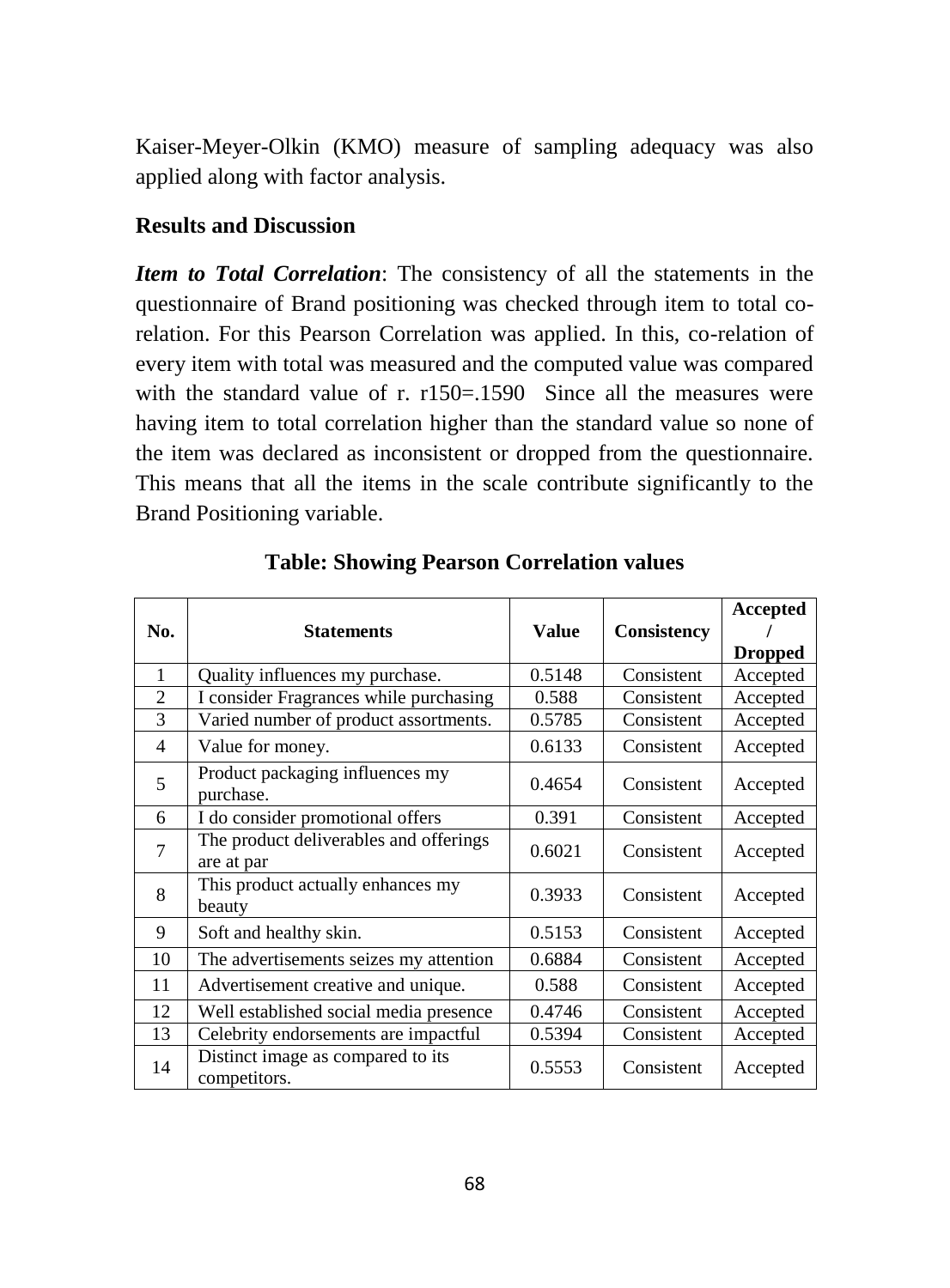*Validity Test***:** After the thorough review of literature and experts guidance, the face validity of the paper was found good as the instrument contains a representative sample of the universe of the subject matter. It adequately covers all the topics of the relevant dimensions. A high validity was ensured by a careful definition of the topic and right selection of items to be scaled.

*Reliability Test***:** The reliability of Brand Positioning was computed using SPSS20 software. Cronbach's Alpha reliability Coefficient was computed to calculate the reliability of all items in the questionnaire. It can be seen from the above statistics that the reliability measure for Brand Positioning variables is higher than the standard value of 0.7, so it can be said that all the items in the questionnaire are highly reliable.

**Reliability Statistics** 

| Cronbach's<br>Alpha | Cronbach's<br>Alpha Based<br>on<br>Standardized<br>Items | N of Items |
|---------------------|----------------------------------------------------------|------------|
| 798                 | 802                                                      | 14         |

#### **Factor analysis:**

The Principal Component Factor Analysis was applied with Varimax Rotation so as to identify the underlying factors of Brand Positioning variable. Before proceeding for factor analysis, the raw data was checked for sampling adequacy and sphericity. The positive result shows application of factor analysis is appropriate. For Brand Positioning the KMO measure was 0.790 which is more than 0.5 indicating that the sample is adequate for the application of factor analysis. The Bartlett's Test of Sphericity was tested through Chi-Square test, significant at 0% level of significance. Its associated probability is .000 and is less than 0.05 indicating that the data has low or no sphericity. Bartlett's Test of Sphericity is significant this means that the correlation matrix is not an identity matrix. Thus the data collected for the Brand Positioning is suitable for undertaking factor analysis.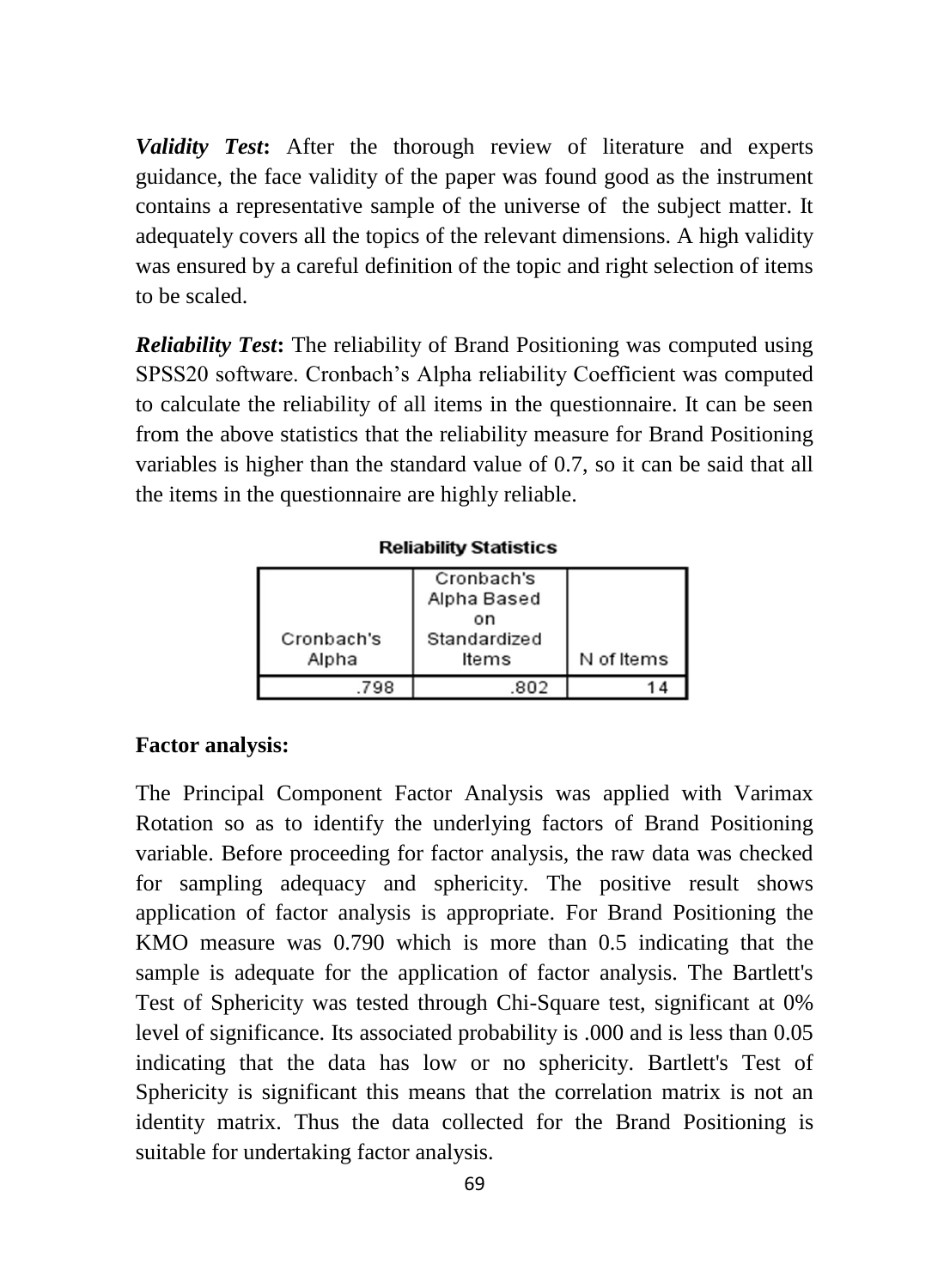| Kaiser-Meyer-Olkin Measure of Sampling Adequacy. | .790               |         |
|--------------------------------------------------|--------------------|---------|
| <b>Bartlett's Test of</b>                        | Approx. Chi-Square | 576.053 |
| Sphericity                                       | df                 | 91      |
|                                                  | Sig.               | .000    |

**KMO and Bartlett's Test** 

The Factor Analysis with Principal Component Method and Varimax Rotation was applied. The raw scores of the 14 items of the Brand Positioning comprised of four factors namely Current Positioning, Media Planning, Value proposition and Quality proposition.

|                                    | Component |      |      |      |
|------------------------------------|-----------|------|------|------|
|                                    |           | 2    | 3    | 4    |
| Fragrances                         | .787      |      |      |      |
| Assortments                        | .716      |      |      |      |
| Packaging                          | .582      |      |      |      |
| Advertisement_Attention            | .564      | .360 |      |      |
| Value_for_Money                    | .545      |      | .345 |      |
| Social_media_presence              |           | .788 |      |      |
| TV_Advertisement                   |           | .762 |      |      |
| Distinct Image                     |           | .641 |      |      |
| Celebrity_Endorsements             | .401      | .549 |      |      |
| Product_deliverables_off<br>erings |           | .448 |      | .335 |
| Beauty                             |           |      | .850 |      |
| Healthy soft skin                  |           |      | .809 |      |
| Promotional_Offers                 |           |      |      | .878 |
| Quality                            | .455      |      |      | .520 |

| Rotated Component Matrix® |  |
|---------------------------|--|
|---------------------------|--|

Extraction Method: Principal Component Analysis. Rotation Method: Varimax with Kaiser Normalization.

a. Rotation converged in 6 iterations.

Factor 1: Current Positioning: The factor comprises of five variables. The variables being Fragrances (.787), Assortments(.716), Product Packaging(.582), Advertisement Attention (.564), Value for Money(.545)

Factor 2: Media Planning: The factor comprises of Five variables. The variables being Social Media Presence(.788), TV Advertisement(.762), Distinct Image(.641), Celebrity Endorsements(.549), Product Deliverables at par with Product Offerings(.448).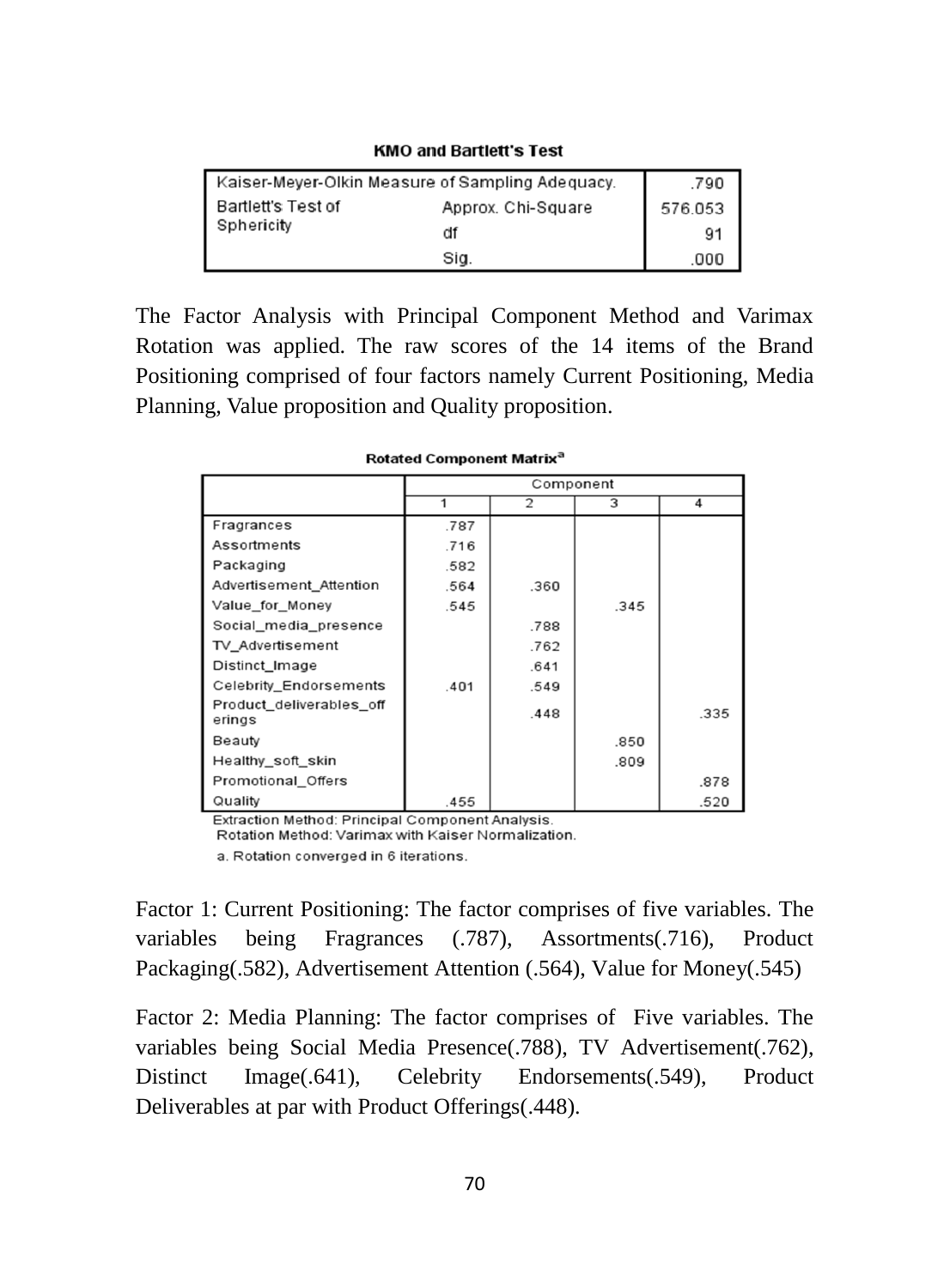Factor 3: Value proposition: The Factor comprises of two variables. The variables being Beauty(.850) and Healthy soft skin(.809)

Factor 4: Quality proposition: The factor comprises of two variables. The variables being Promotional offers(.878) and Quality(.520)

|                              | <b>Eigen Values</b> |               |                    |                                                                                                                                                           | <b>Factor</b>                                      |
|------------------------------|---------------------|---------------|--------------------|-----------------------------------------------------------------------------------------------------------------------------------------------------------|----------------------------------------------------|
| <b>Factor</b><br><b>Name</b> | <b>Total</b>        | %Var<br>iance | $%$ Cum<br>ulative | <b>Variable Covered</b>                                                                                                                                   | <b>Loading</b><br>(Rotated<br>Component<br>Matrix) |
| Current<br>positioni<br>ng   | 4.149               | 29.632        | 29.632             | -Fragrances<br>-Assortments<br>-Product<br>-Packaging<br>-Advertisement<br>-Attention<br>-Value for Money                                                 | .787<br>.716<br>.582<br>.564<br>.545               |
| Media<br>Plannin<br>g        | 1.609               | 11.493        | 41.125             | -Social Media Presence<br>-Ty Advertisement<br>-Distinct Image<br>-Celebrity<br>Endorsements<br>-Product Deliverables<br>at par with Product<br>Offerings | .788<br>.762<br>.641<br>.549<br>.448               |
| Value<br>proposit<br>ion     | 1.390               | 9.928         | 51.053             | -Beauty<br>-Healthy Soft skin                                                                                                                             | .850<br>.809                                       |
| Quality<br>Proposit<br>ion   | 1.029               | 7348          | 58.401             | -Promotional Offers<br>-Quality                                                                                                                           | .878<br>.520                                       |

**Scree plot:** The scree plot graphs the Eigen value against the factor number or component number. It tells the number of factors that can be retained for analysis. One rule is to consider only those with Eigen values over 1.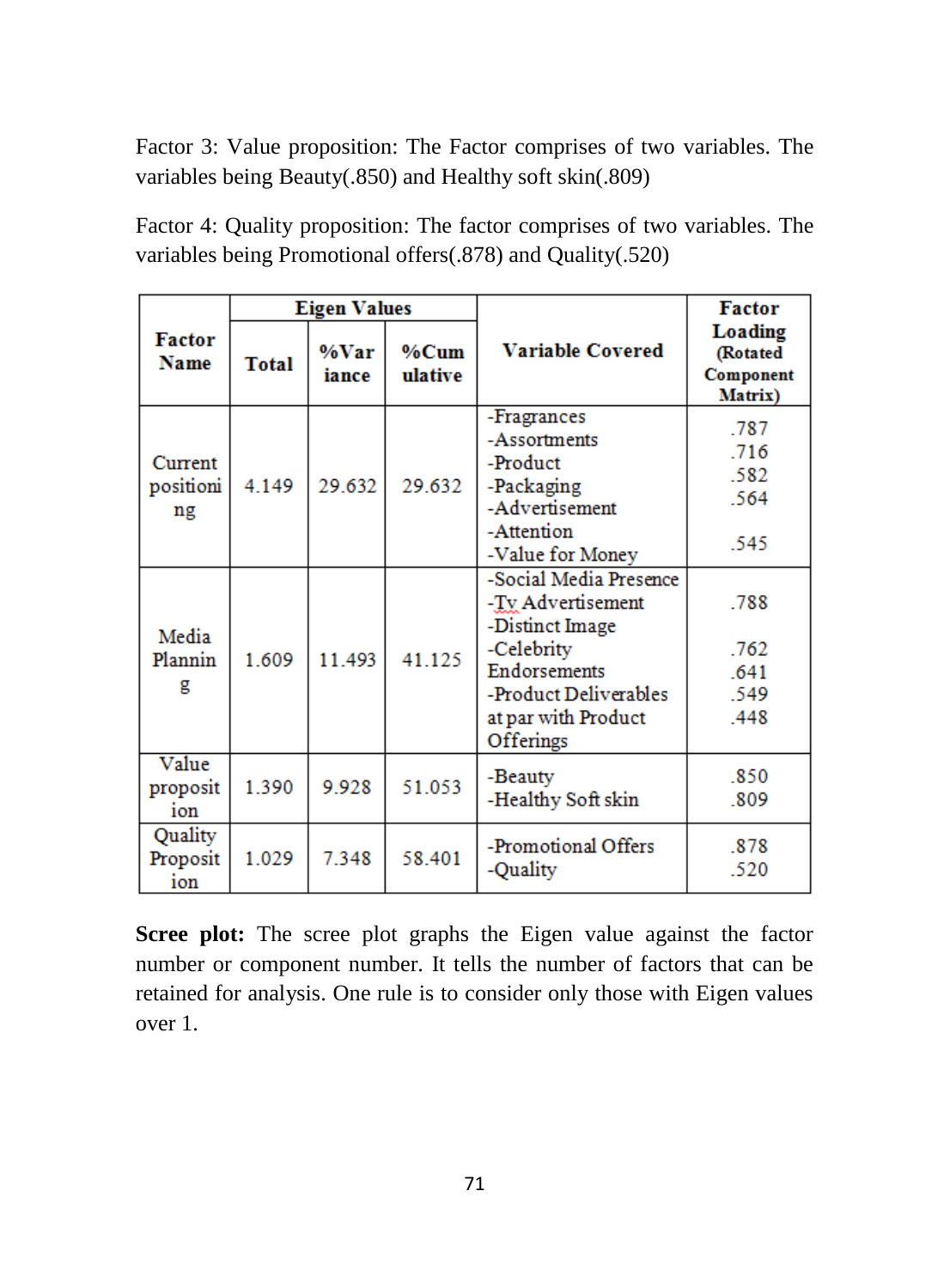

Another rule is to plot all the Eigen values in their decreasing order. The plot looks like the side of a mountain. Scree graph plots all the Eigen values in the decreasing order of their magnitude. It helps to visualize the relative importance of the factors. A sharp drop in the plot signals that subsequent factors are ignorable. It can be seen from the following graph that the slop is falling till the Fourth factor. From the Fourth factor on, the line is almost flat, meaning the each successive factor is accounting for smaller and smaller amount of the total variance.

Fuchs and Diamantopoulos (2010) studied the effectiveness of brand‐positioning strategies from a consumer perspective and the criterion was analyzing brand favorability, differentiation, and credibility considering specific brand, product category and socio‐demographic influences. Result reflects that there is no specific strategy that outperforms all the others on all dimensions. That means all strategies vary under all situations. Also, benefit‐based positioning and user positioning generally outperform feature‐based positioning strategies. Mann and Mandeep (2013) conducted content analysis of the branding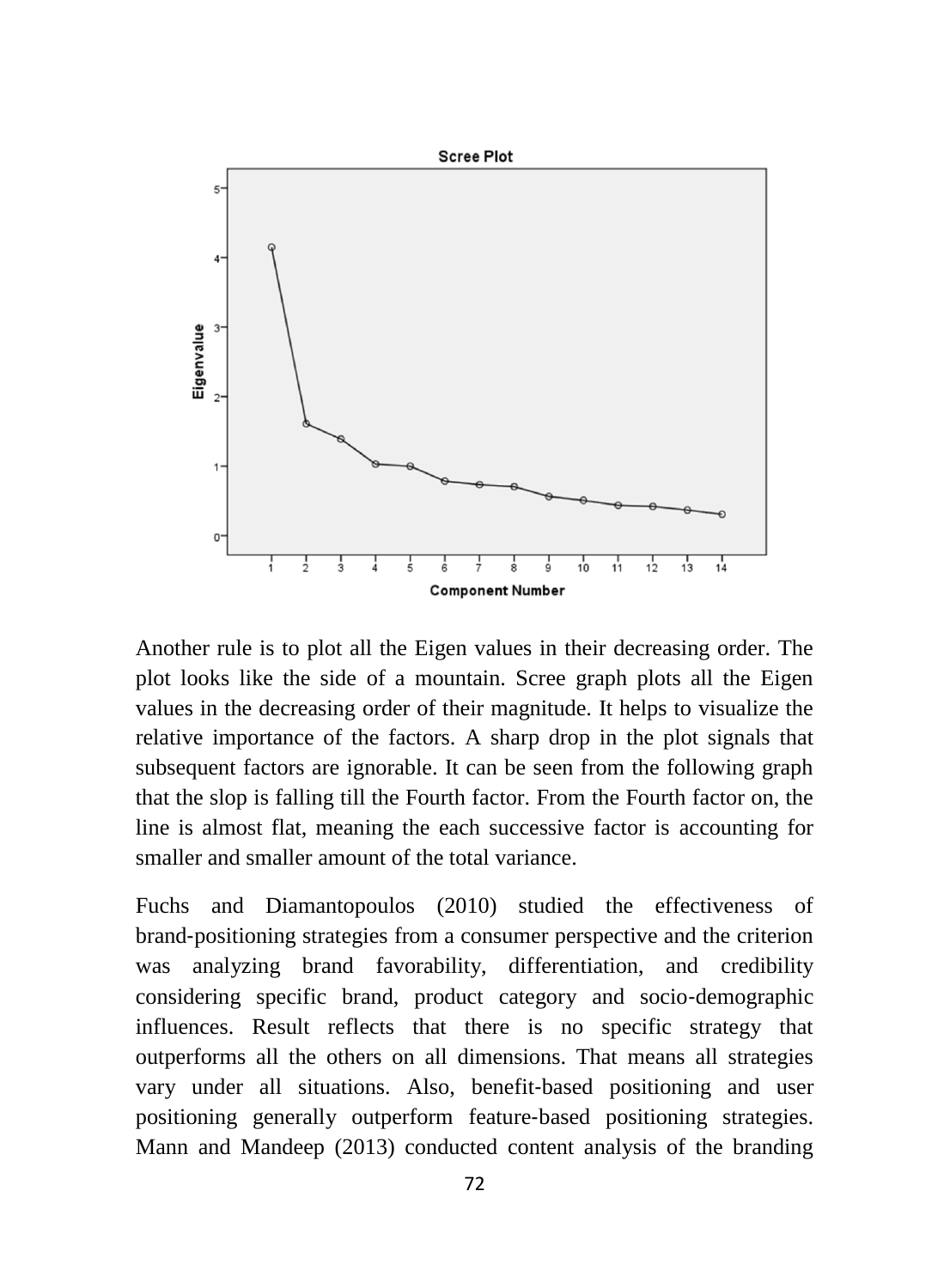strategies of FMCG, services and durables and found that strategies differ across all the three sectors. Yet corporate branding was found to be common across all sectors. For durable products and services, single corporate brand strategy was more common. For FMCG product organizations and services organizations, individual branding endorsed by the corporate branding was more popular. It was also concluded that organizations are now focusing more on leveraging brand equity.

Jalkala and Keränen (2014) explored Brand positioning strategies of industrial firms which were into providing customer solutions and stated that while competitor and customer analysis are an integral part of every brand positioning process they are not enough though. Companies must understand customers buying process, usage and their feedback on product's offerings and attributes, in order to develop effective brand positioning strategies. Emphasis should be on integrating product and service offerings to position a brand effectively specially in B2B context. Also him the firms should be total solutions provider rather than just a solution provider. The study concluded that customer value diagnostic, global solution integrator, high quality sub-systems provider and longterm service partner are the majorly used positioning strategies in this sector. They also concluded that delivering customer value should be the prime objective followed by acquiring or developing capability configurations should be focused which differentiate the brand positioning of the firm from that of competitors. Singh et al (2014) explored the customer's perception towards brand positioning strategies with special reference to cobranding. They conducted a study to analyze the impact of perceptions of parent brands' positioning on consumers' perceptions of cobrand. The results indicated brand positioning as a strong reflection of consumer evaluation of cobrands. Also positioning perceptions of partner brands are positively related to cobrand positioning perceptions. In addition, pre-alliance positioning significantly relate to post-alliance positioning, confirming cobranding as a viable strategy for partner brands.

Web searches reveal a lot about customer's preferences for a product or a brand. Many researches have been done by google trend analysis to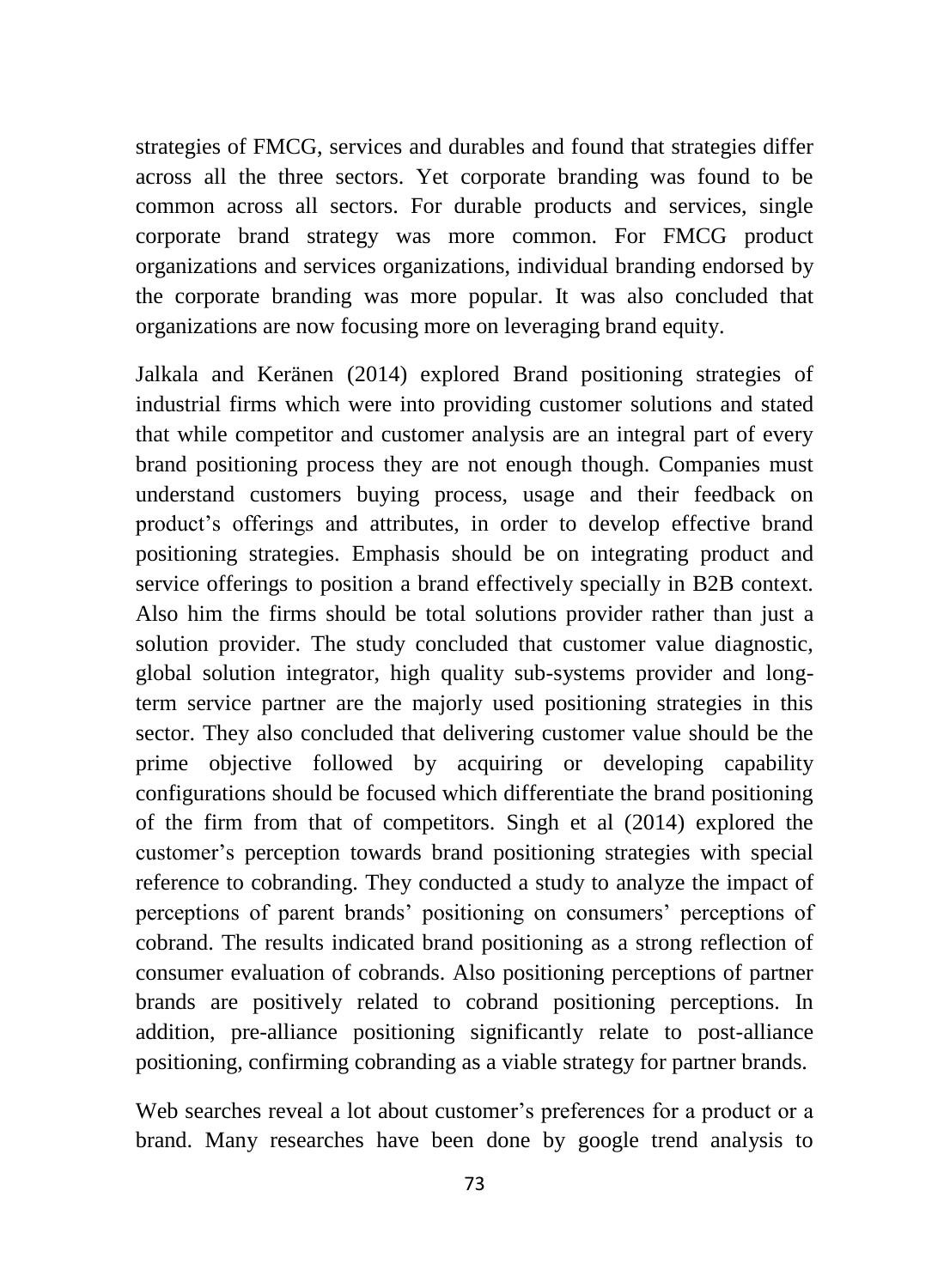establish relationships among product brands as well as those between product brands and product attributes. Jun and Park (2017) conducted a study to explore customer's perception regarding product brand by analyzing search traffic by the customers. According to them the search behavior traffic can reveal a lot about the brand positioning and brandattribute associations of consumers. Shams (2015) explored the understanding of stakeholder relationships, interactions, their subsequent relational dimensions and its impact on stakeholders' perceptions towards brand positioning. The finding reveals eleven relationship marketing dimensions.

Doyle(1975) stated that multi-dimensional scaling offers a useful approach to the brand‐positioning problem. In his study he found that most brands compete in well‐established markets. The study also emphasizes on the importance of understanding existing markets and consumers preferences in advance as the customer perception is heterogeneous. Sagar et al (2011) stated that ethics can be used as a product differentiator and can create a strategic advantage. They introduced the ethical positioning index an innovative ranking scale based on the ethical issues in brand positioning. Five basic elements of brand positioning, brand identity, brand image, brand personality, brand awareness and brand communication are blended with the three basic elements of ethics viz beliefs, values, symbols and customs to create better brand positioning.

In the context of global brand positioning, Gammoh et al (2011) examined the impact of global consumer culture positioning to that of local consumer culture positioning strategies on consumer evaluations of a fictitious brand. The focus was to be identified in global marketplace. It was found that such strategies were effective in improving respondent's attitudinal behavior towards the fictitious brand. Lee and Liao (2009) conducted a study to understand consumer preferences and perceptions of brand positioning strategies of Chinese tea beverages. They stated that organizations use strategies such as quenching thirst, attractive advertising, or reliable quality to develop their positions. Also brand positioning aimed at consumers remembering particular information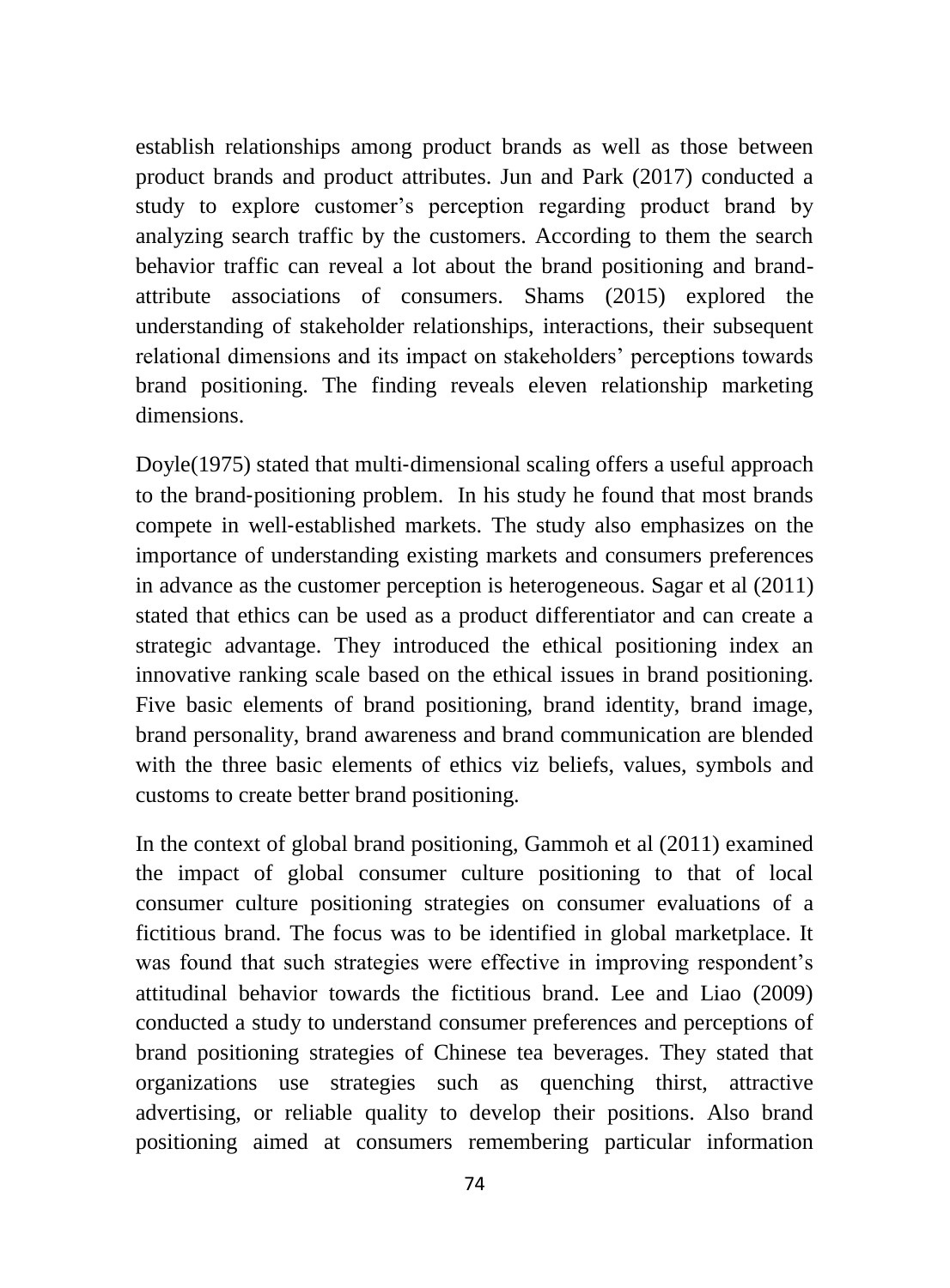conveyed by the brand. This was the core of developing brand positioning strategies.

#### **CONCLUSION AND RECOMMENDATIONS**

The study has resulted into the development of a administrable scale for the measurement of effectiveness of brand positioning strategies. The scale was standardized and then used for the study. The standardization procedure resulted into 14 items for brand positioning. The study has resulted in the constituting factors for brand positioning. The raw scores of the 14 items of brand positioning revealed four factors viz. Current Positioning, Media Planning, Value proposition and Quality proposition.

To gain a competitive advantage, individual company wise study application should be done. Also one product category i.e. personal care products been considered. The same study can be conducted for a many other product categories as well. The study was confined to Mumbai city only. A bigger sample across various cities would generate better results. Time was another constraint for the research. Further financial, legal, and social impacts can also be explored. There are various demographic variables and psychographic variables which may affect the perception towards brand positioning. This can be explored further to have precise results. Various combinations of these variables may generate newer results. The study can be extended by linking brand positioning with market segmentation. This will generate effective guidelines for the design and coordination of a brand positioning strategy.

#### **REFERENCES**

 Bikram Jit Singh Mann, Mandeep Kaur, (2013) "Exploring branding strategies of FMCG, services and durables brands: evidence from India", Journal of Product & Brand Management, Vol. 22 Issue: 1, pp.6-17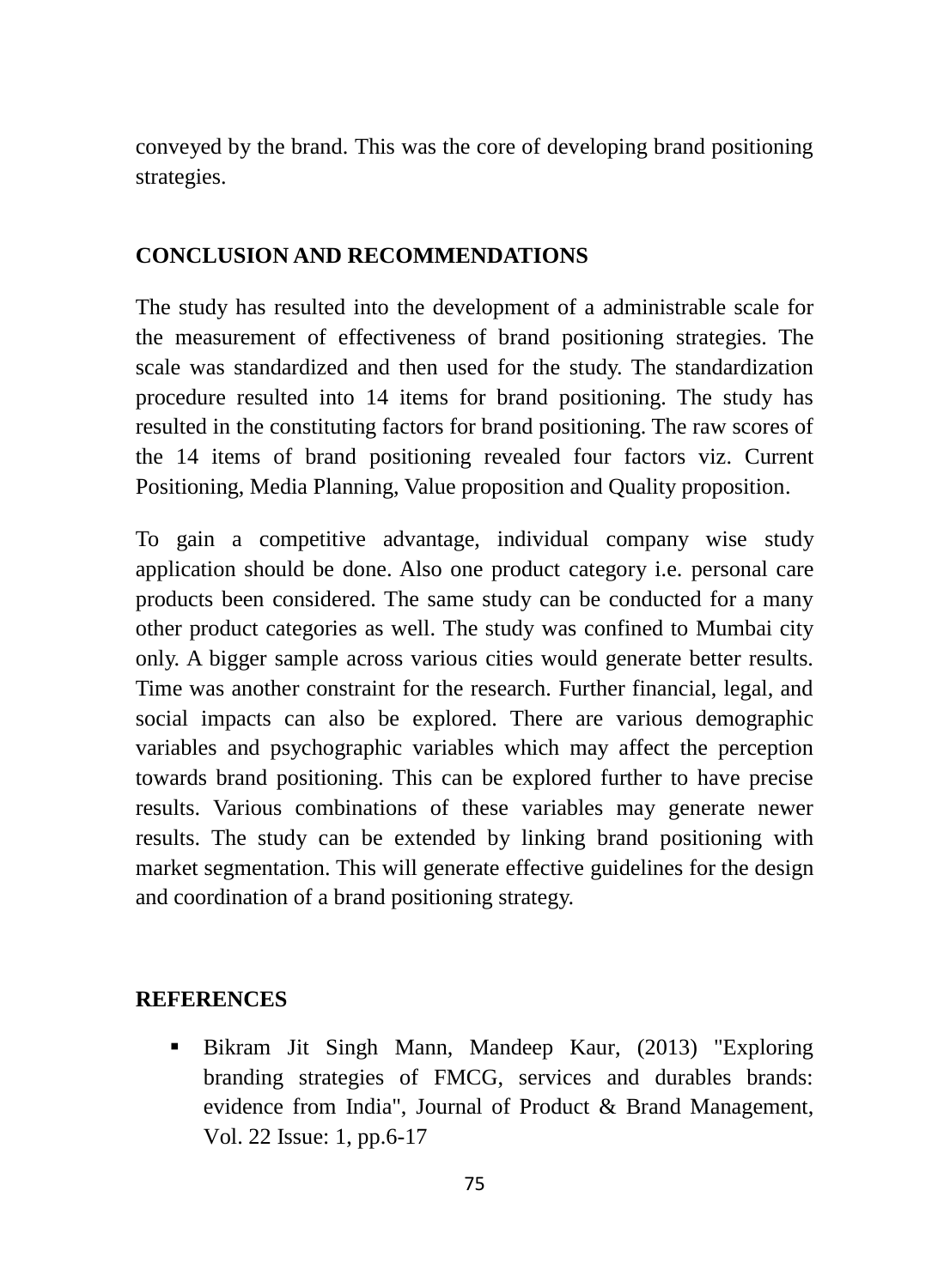- Anne Maarit Jalkala, Joona Keränen, (2014) "Brand positioning strategies for industrial firms providing customer solutions", Journal of Business & Industrial Marketing, Vol. 29 Issue: 3, pp.253-264
- Jaywant Singh, Stavros P. Kalafatis, Lesley Ledden, (2014) "Consumer perceptions of cobrands: the role of brand positioning strategies", Marketing Intelligence & Planning, Vol. 32 Issue: 2, pp.145-159, https://doi.org/10.1108/MIP-03-2013-0055
- Seung-Pyo Jun, Do-Hyung Park, (2017) "Visualization of brand positioning based on consumer web search information: Using social network analysis", Internet Research, Vol. 27 Issue: 2, pp.381-407
- S. M. Riad Shams, (2015) "Stakeholders' perceptions and reputational antecedents: A review of stakeholder relationships, reputation and brand positioning", Journal of Advances in Management Research, Vol. 12 Issue: 3, pp.314-329
- Peter Doyle, (1975) "Brand Positioning Using Multidimensional Scaling", European Journal of Marketing, Vol. 9 Issue: 1, pp.20-34
- Mahim Sagar, Rishabh Khandelwal, Amit Mittal, Deepali Singh, (2011) "Ethical Positioning Index (EPI): an innovative tool for differential brand positioning", Corporate Communications: An International Journal, Vol. 16 Issue: 2, pp.124-138
- Bashar S. Gammoh, Anthony C. Koh, Sam C. Okoroafo, (2011) "Consumer culture brand positioning strategies: an experimental investigation", Journal of Product & Brand Management, Vol. 20 Issue: 1, pp.48-57
- Cheng-Wen Lee, Chi-Shun Liao, (2009) "The effects of consumer preferences and perceptions of Chinese tea beverages on brand positioning strategies", British Food Journal, Vol. 111 Issue: 1, pp.80-96
- Christoph Fuchs, Adamantios Diamantopoulos, (2010) "Evaluating the effectiveness of brand‐positioning strategies from a consumer perspective", European Journal of Marketing, Vol. 44 Issue: 11/12, pp.1763-1786